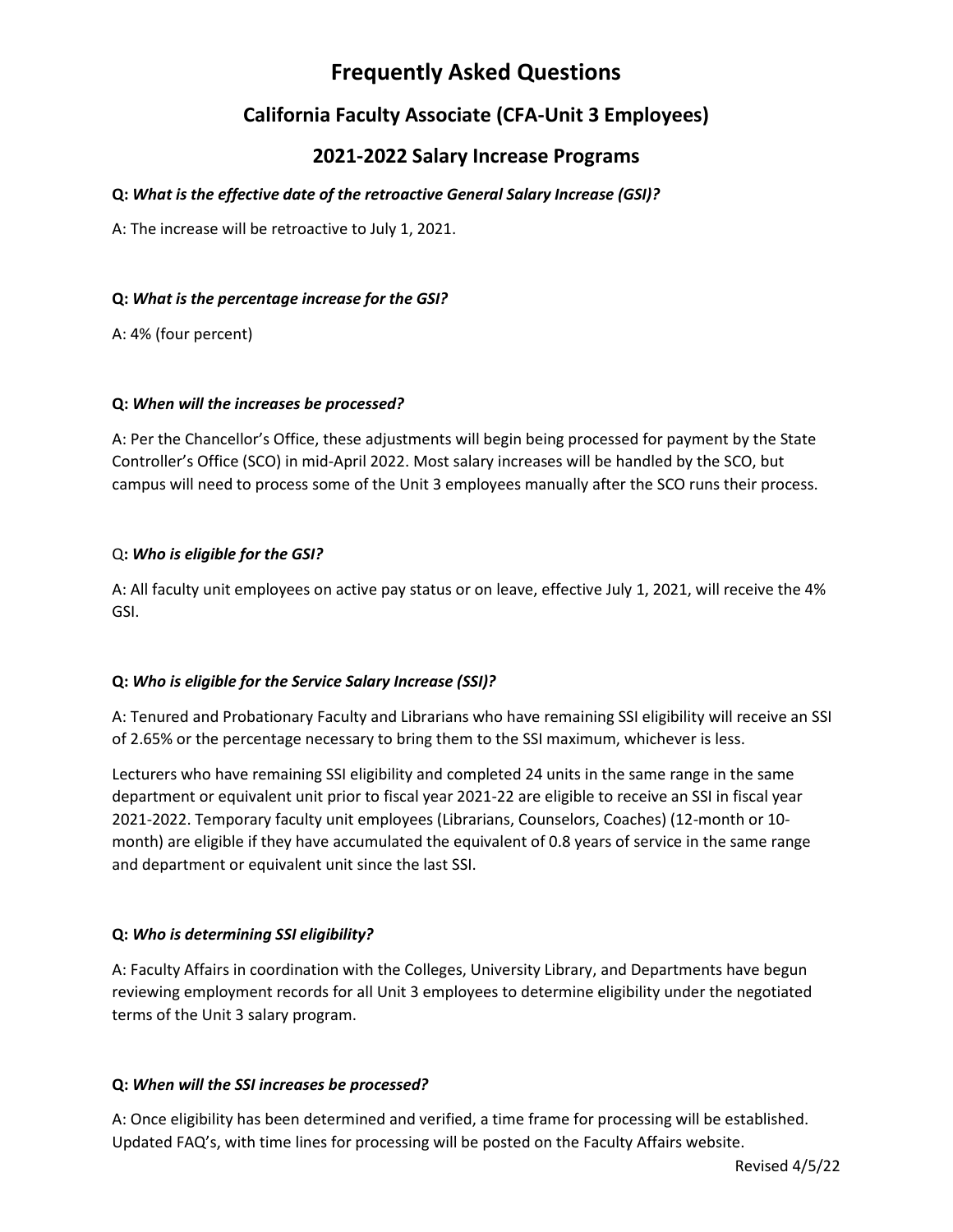#### **Q:** *Do I qualify for the One-Time \$3,500 Payment that was negotiated?*

A: The one-time payment of \$3,500, for the additional time and effort required to make significant changes to the delivery of instruction due to the coronavirus, shall be provided to each faculty unit employee who worked an average of 1.0-time base during Fall 2020 and Spring 2021 semesters and who was in active pay status as of the ratification of the Collective Bargaining Agreement (February 3, 2022). For those who worked less than an average of 1.0, this payment will be prorated by the faculty member's average time base worked for Fall 2020 and Spring 2021, but not to exceed a 1.0-time base.

#### **Q:** *When will the One-time payment be processed?*

A: Payment processing information and timelines are pending further communication from the Chancellor's Office. Updates to the FAQ's will be posted on the Faculty Affairs website.

#### *Q: I am a lecturer – am I eligible for the Full Time Adjusted Service (FTAS) Temporary Range Elevation?*

A: Lecturers and temporary librarian faculty unit employees with six (6) or more years of Full Time Adjusted Service (FTAS) in their current range, are eligible to apply for range elevation. FTAS is defined as the average FTE over the academic or fiscal year, divided by 0.8, up to a maximum of 1.0 for the year.

#### **Q:** *Who is determining FTAS eligibility?*

A: Once detailed information is received from the Chancellor's Office, Faculty Affairs in coordination with the Colleges, University Library, and Departments will be reviewing employment records for all lecturers and temporary librarian faculty unit employees to determine eligibility under the negotiated terms of the Unit 3 salary program. Updates to the FAQ's will be posted on the Faculty Affairs website.

# Q**:** *How can I check my employment records to see if I have received the negotiated salary increases that I am eligible for?*

A: You can check your compensation history by logging into your CSULB Single Server Sign On page and selecting the Employee Center chiclet. From this secure web-based employee self-service portal, you can access the State Controller's Office paycheck viewing website to view your paycheck and other earnings statements.

#### **AS A REMINDER:**

If you have not done so already, please take this opportunity to register for a California Employee Connect account. Registration is easy and only takes a few minutes. You need to provide your Social Security Number, date of birth, and some information from an earnings statement with an issue date between January 2017 and today. An earnings statement could be a direct deposit or warrant notice. Upon successful validation, you will be asked to enter your email address and create a username and password.